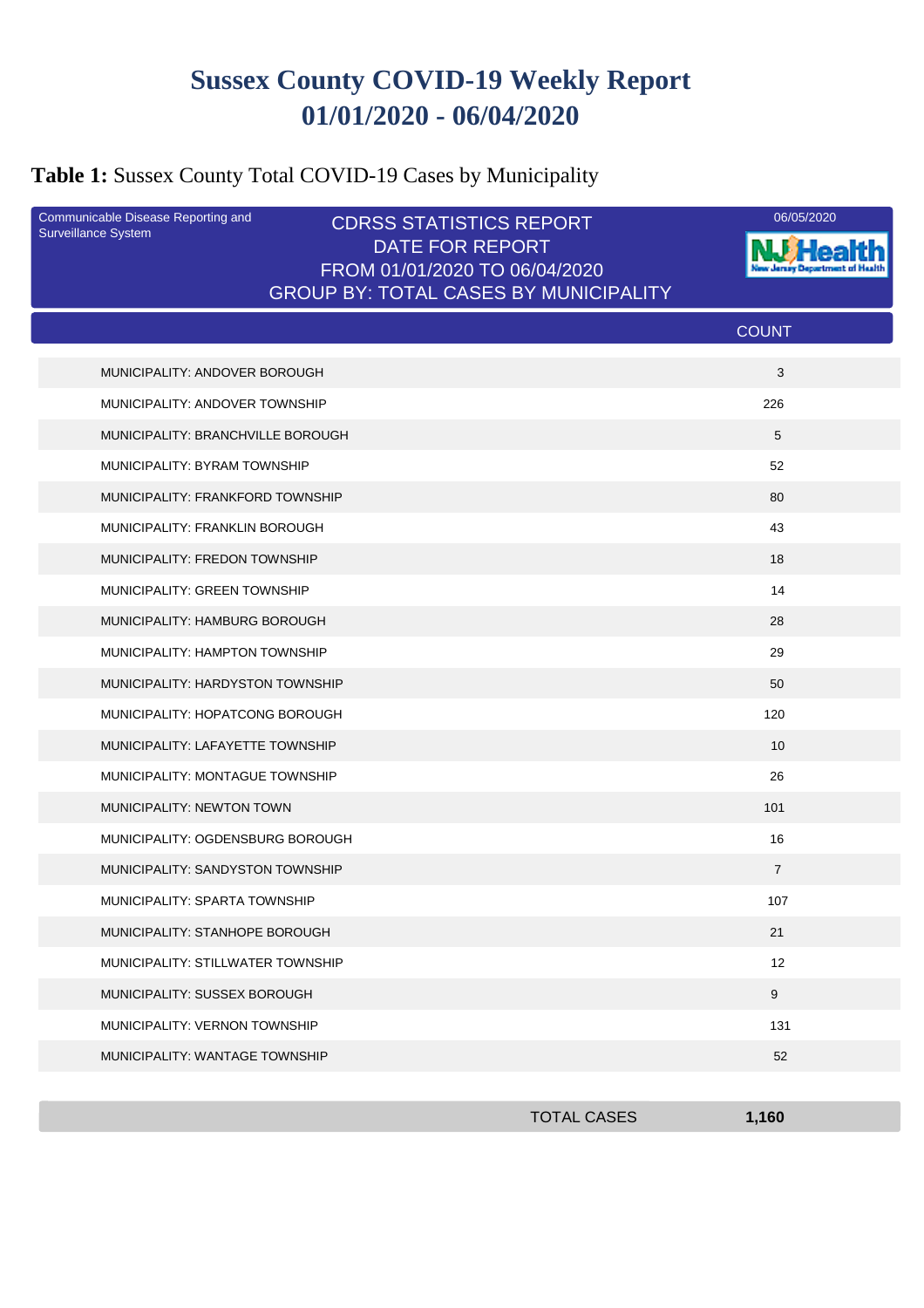

<sup>18</sup> <sup>14</sup> <sup>28</sup> <sup>29</sup>

**HALLAND COLLAND AND REPORT** 

Finder Contraction Assembly Howard Computer Report

HALLAND RESIDENCE

50

10

**Marchanton Company Report** LAPA MOVEMENT COMPANY

26

Comprehensive Report Format

Search of the control of the control of

 $16 \frac{1}{7}$ 

Durante Stranger

Schwarzen Richard School

Formation of the Street and

 $\frac{21}{12}$  12 9

Account of the Principal Control For Book of the Point 52

Water Contractor Contractor

#### Figure 1: Sussex County Total COVID-19 Cases by Municipality

**Figure 2:** Sussex County Positive COVID-19 Cases by Reported Date

A Maple Control Bank of Manuel College

Automatique Republicit

50

Pat McQuantesta River

Forebyte Report of

PROFESSION REGISTER

52

43

February 104-545 Contraction Report of

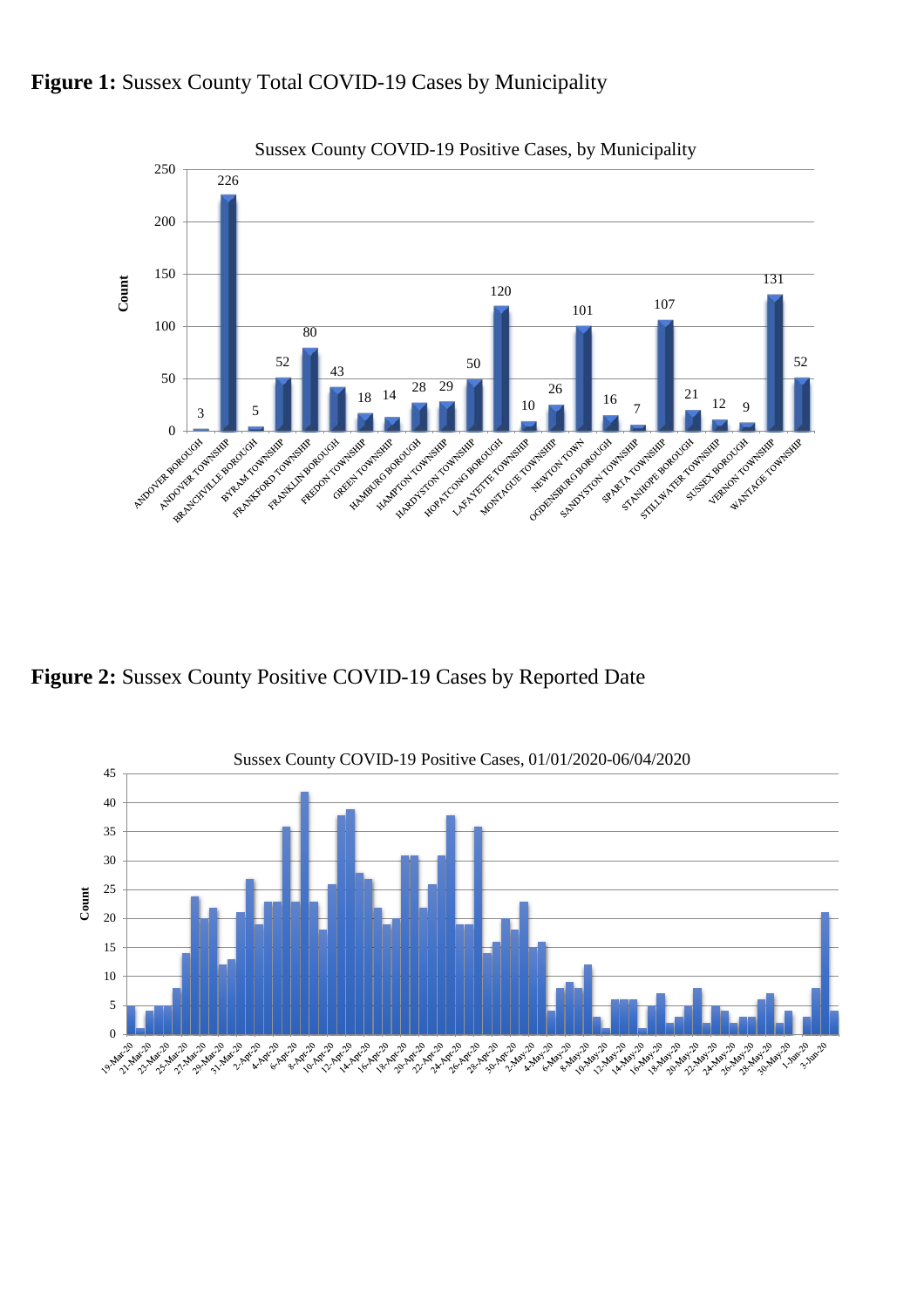**Table 2:** Sussex County Positive COVID-19 Cases by Gender

| <b>Gender</b> | Count | <b>Percentage</b> |
|---------------|-------|-------------------|
| Female        | 601   | 51%               |
| Male          | 559   | 49%               |

**Figure 3:** Sussex County Positive COVID-19 Cases by Gender



**Table 3:** Sussex County Positive COVID-19 Cases by Race

| Race                                      | Count | Percentage |
|-------------------------------------------|-------|------------|
| AMERICAN INDIAN OR ALASKAN NATIVE         |       | 0.1%       |
| <b>ASIAN</b>                              | 36    | 3%         |
| <b>BLACK OR AFRICAN AMERICAN</b>          | 62    | 5%         |
| NATIVE HAWAIIAN OR OTHER PACIFIC ISLANDER |       | 0.2%       |
| <b>WHITE</b>                              | 35    | 3%         |
| <b>OTHER</b>                              | 896   | 78%        |
| <b>UNKNOWN</b>                            | 128   | 11%        |

**Figure 4:** Sussex County Positive COVID-19 Cases by Race

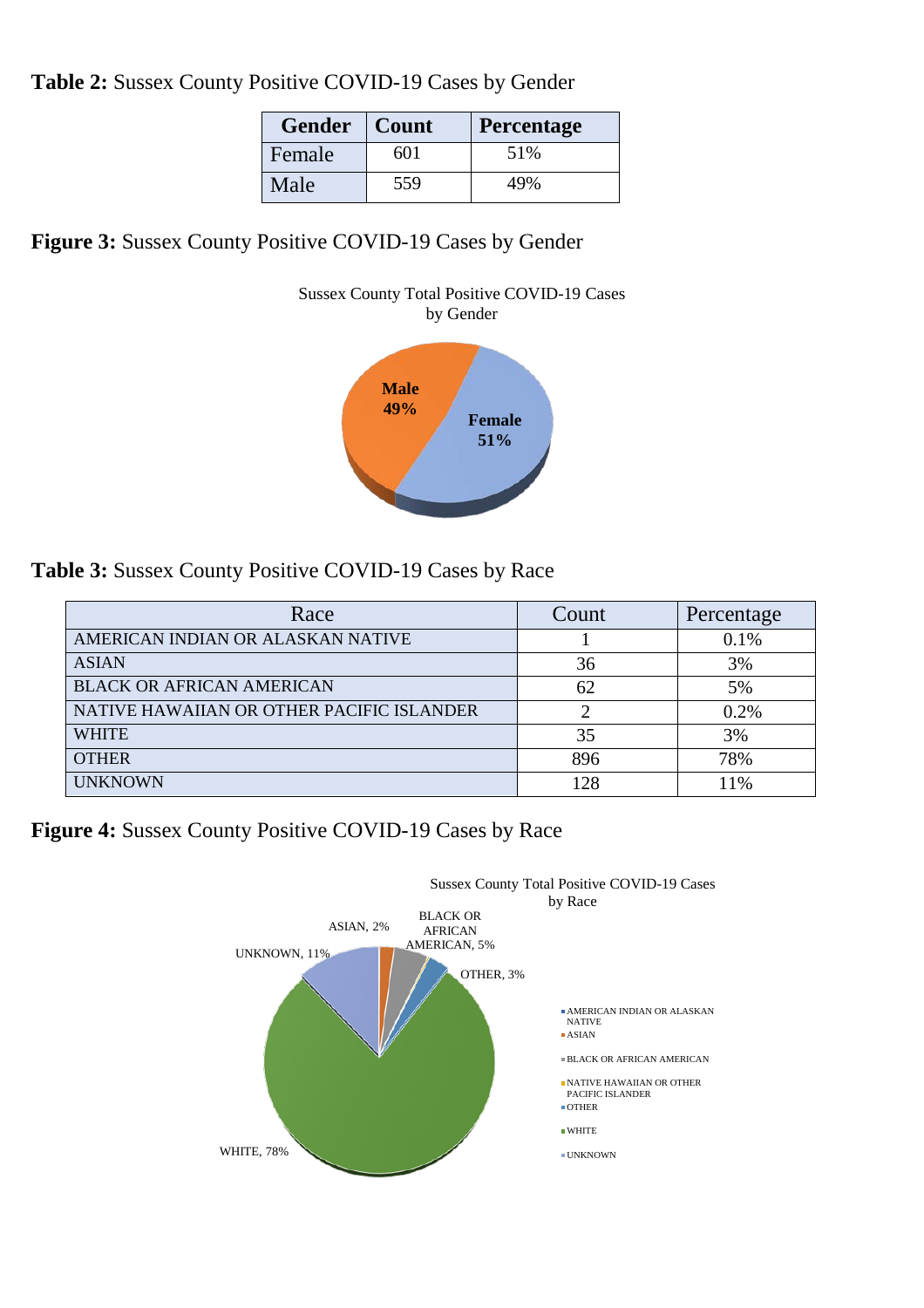# **Table 4:** Sussex County Positive COVID-19 Cases by Age

| Minimum Age | Average Age | Maximum Age |
|-------------|-------------|-------------|
| 3 Months    | 55Y 9M      | 105Y        |

### **Figure 5:** Sussex County Positive COVID-19 Cases by Age Group

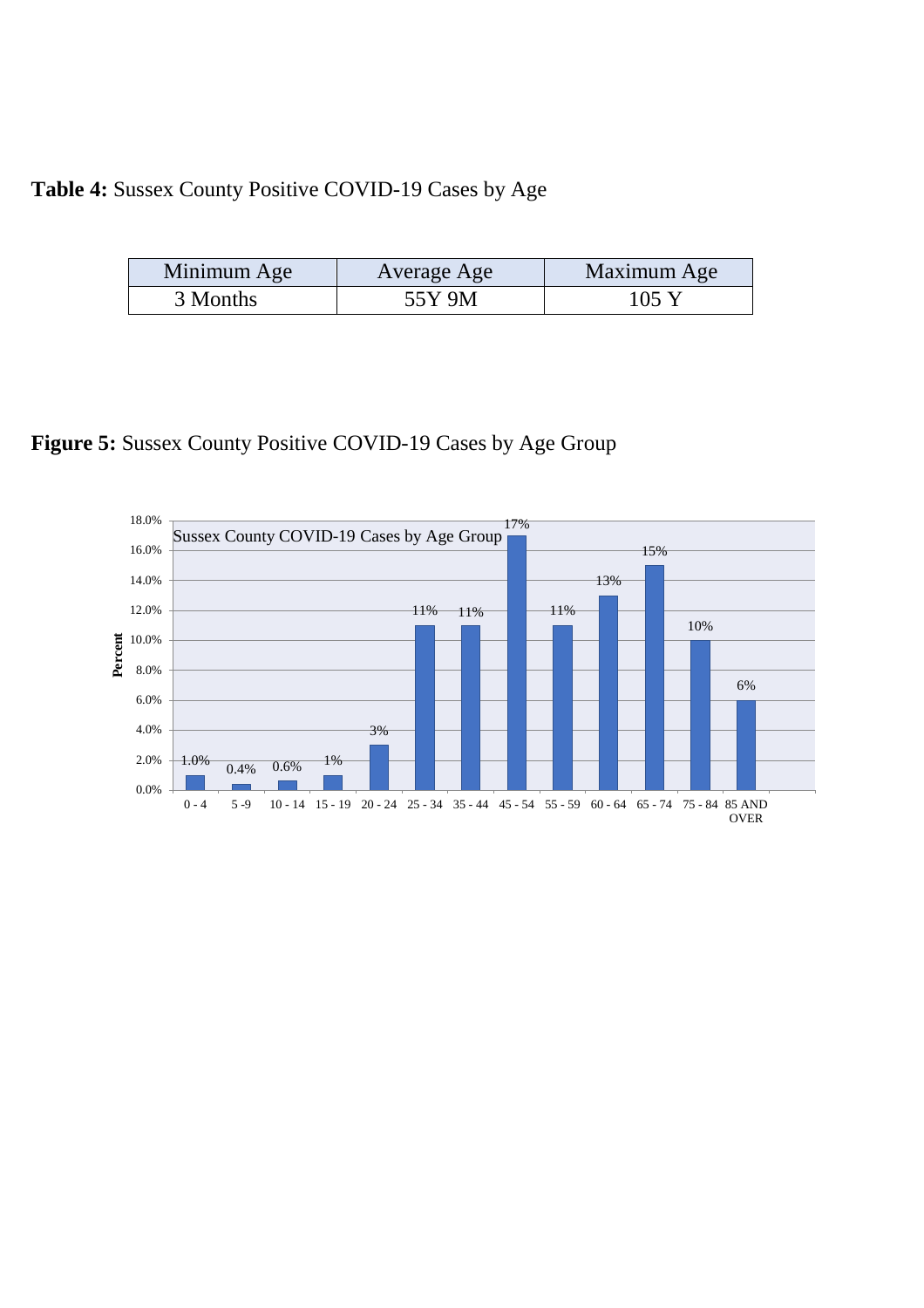# **Table 5:** Sussex County COVID-19 Deaths by Municipality, 01/01/2020-06/04/2020

| Communicable Disease Reporting and<br>Surveillance System | <b>CDRSS STATISTICS REPORT</b><br><b>DATE FOR REPORT</b><br>FROM 01/01/2020 TO 06/04/2020<br><b>GROUP BY: DEATHS BY MUNICIPATILTY</b> | 06/05/2020                       |
|-----------------------------------------------------------|---------------------------------------------------------------------------------------------------------------------------------------|----------------------------------|
|                                                           |                                                                                                                                       | <b>COUNT</b>                     |
| MUNICIPALITY: ANDOVER TOWNSHIP                            |                                                                                                                                       | 102                              |
| MUNICIPALITY: BYRAM TOWNSHIP                              |                                                                                                                                       | 2                                |
| MUNICIPALITY: FRANKFORD TOWNSHIP                          |                                                                                                                                       | 21                               |
| MUNICIPALITY: FRANKLIN BOROUGH                            |                                                                                                                                       | $\mathbf{1}$                     |
| MUNICIPALITY: FREDON TOWNSHIP                             |                                                                                                                                       | $\mathbf{1}$                     |
| MUNICIPALITY: HAMPTON TOWNSHIP                            |                                                                                                                                       | 2                                |
| MUNICIPALITY: HOPATCONG BOROUGH                           |                                                                                                                                       | 5                                |
| MUNICIPALITY: MONTAGUE TOWNSHIP                           |                                                                                                                                       | 3                                |
| MUNICIPALITY: NEWTON TOWN                                 |                                                                                                                                       | 12                               |
| MUNICIPALITY: OGDENSBURG BOROUGH                          |                                                                                                                                       | $\mathbf{1}$                     |
| MUNICIPALITY: SANDYSTON TOWNSHIP                          |                                                                                                                                       | $\mathbf{1}$                     |
| MUNICIPALITY: SPARTA TOWNSHIP                             |                                                                                                                                       | 9                                |
| MUNICIPALITY: STANHOPE BOROUGH                            |                                                                                                                                       | $\mathbf{1}$                     |
| MUNICIPALITY: VERNON TOWNSHIP                             |                                                                                                                                       | 6                                |
| MUNICIPALITY: WANTAGE TOWNSHIP                            |                                                                                                                                       | 1                                |
|                                                           |                                                                                                                                       | 168<br><b>TOTAL FOR PAT DIED</b> |

**Table 6:** Sussex County New Reported COVID-19 Related Deaths - 06/04/2020

| <b>Deceased</b> | Age | <b>Gender</b> | <b>Township</b> |  |
|-----------------|-----|---------------|-----------------|--|
|                 |     |               |                 |  |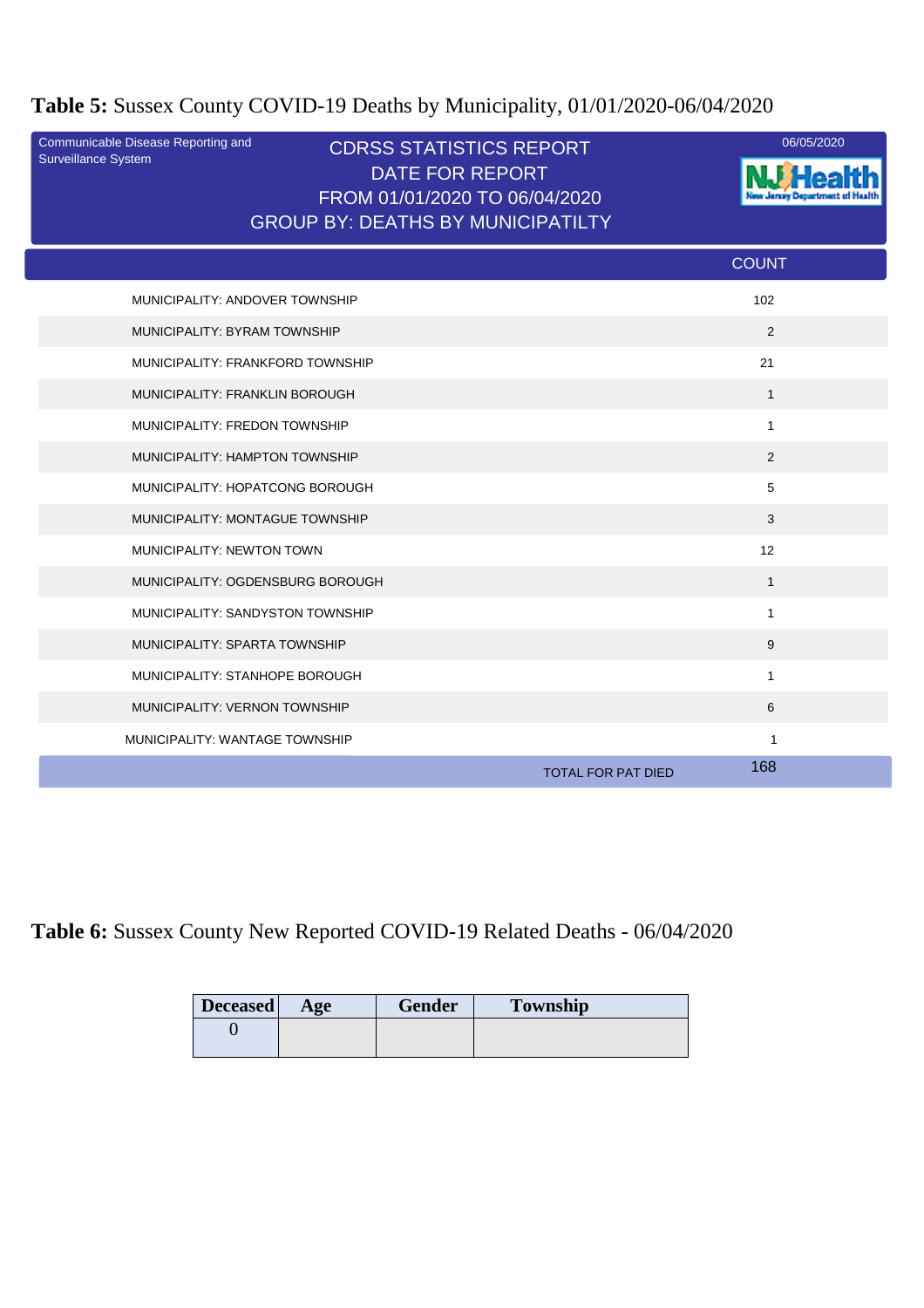### **Figure 6**: Sussex County COVID-19 Deaths by Municipality



**Table 7:** Sussex County COVID-19 Deaths by Gender

| <b>Gender</b> | Count | <b>Percentage</b> |
|---------------|-------|-------------------|
| Female        | 80    | 48%               |
| Male          | 88    | 52%               |

**Figure 7:** Sussex County COVID-19 Deaths by Gender

Sussex County COVID-19 Deaths by Gender

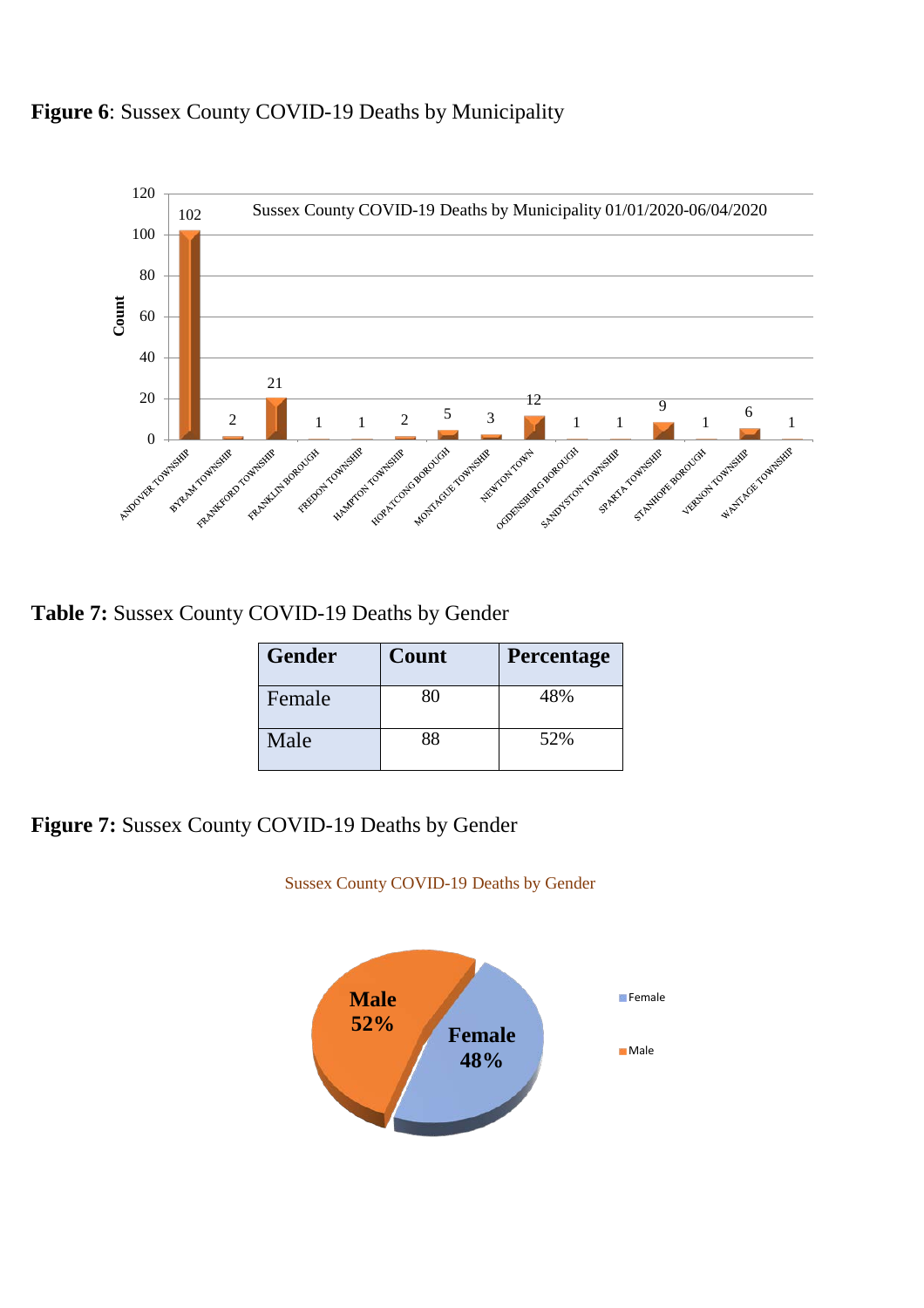| Race                    | Count          | Percentage |
|-------------------------|----------------|------------|
| White                   | 125            | 75%        |
| <b>African American</b> | 14             | 9%         |
| Asian                   |                | 2%         |
| Other                   |                | 1%         |
| Unknown                 | 2 <sup>3</sup> | 13%        |

#### **Table 8:** Sussex County COVID-19 Deaths by Race

**Figure 8:** Sussex County COVID-19 Deaths by Race



Sussex County COVID-19 Deaths by Race

**Figure 9:** Sussex County COVID-19 Deaths by Age Group